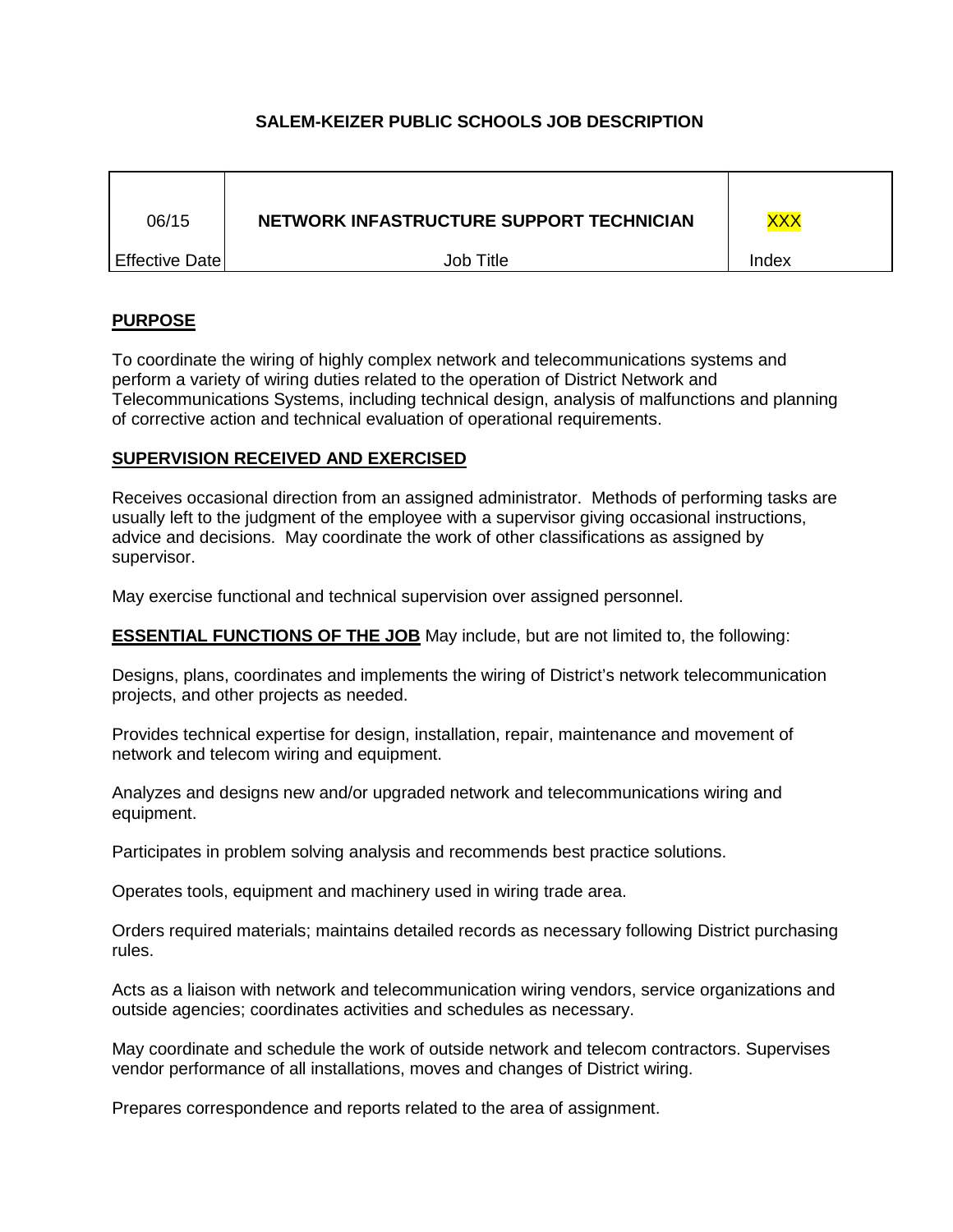Prepares sketches and reads blue prints for network and telecom wiring tasks.

Updates and maintains records of wiring locations for both telephone and network systems.

Performs other duties as assigned.

#### **MINIMUM QUALIFICATIONS**

#### **Knowledge of:**

Various voice telecommunication systems including: POTS, Cat4, 5e, and 6 wiring standards Installation, repair and maintenance of telecommunciations cabling PBX, single switch and Centronic Services Wiring interfaces between telephone and intercom systems Wiring Norstar Systems AT&T Principles and practices of problem solving

Principles and practices of computer software including knowledge of Word, Excel, and Outlook.

Statistical and analytical methods and techniques.

New and emerging technologies and their relation to current installations.

#### **Ability to:**

Handle complex work in pressure situations

Research, design, plan and implement telecommunication systems.

Analyze problems, develop and implement solutions.

Prepare reports, technical documentation and training materials.

Communicate effectively the policies and procedures of assigned areas.

Supervise the activities of vendor engineers on the implementation of wiring of complex network and voice communication solutions.

Maintain current knowledge of industry trends and new voice communications technical solutions.

Manage multiple priorities and deadlines, and work effectively with minimum supervision.

Communicate effectively both orally and in writing.

Establish and maintain effective working relationships with others.

Perform advanced journey level skilled trades work.

Perform heavy manual labor.